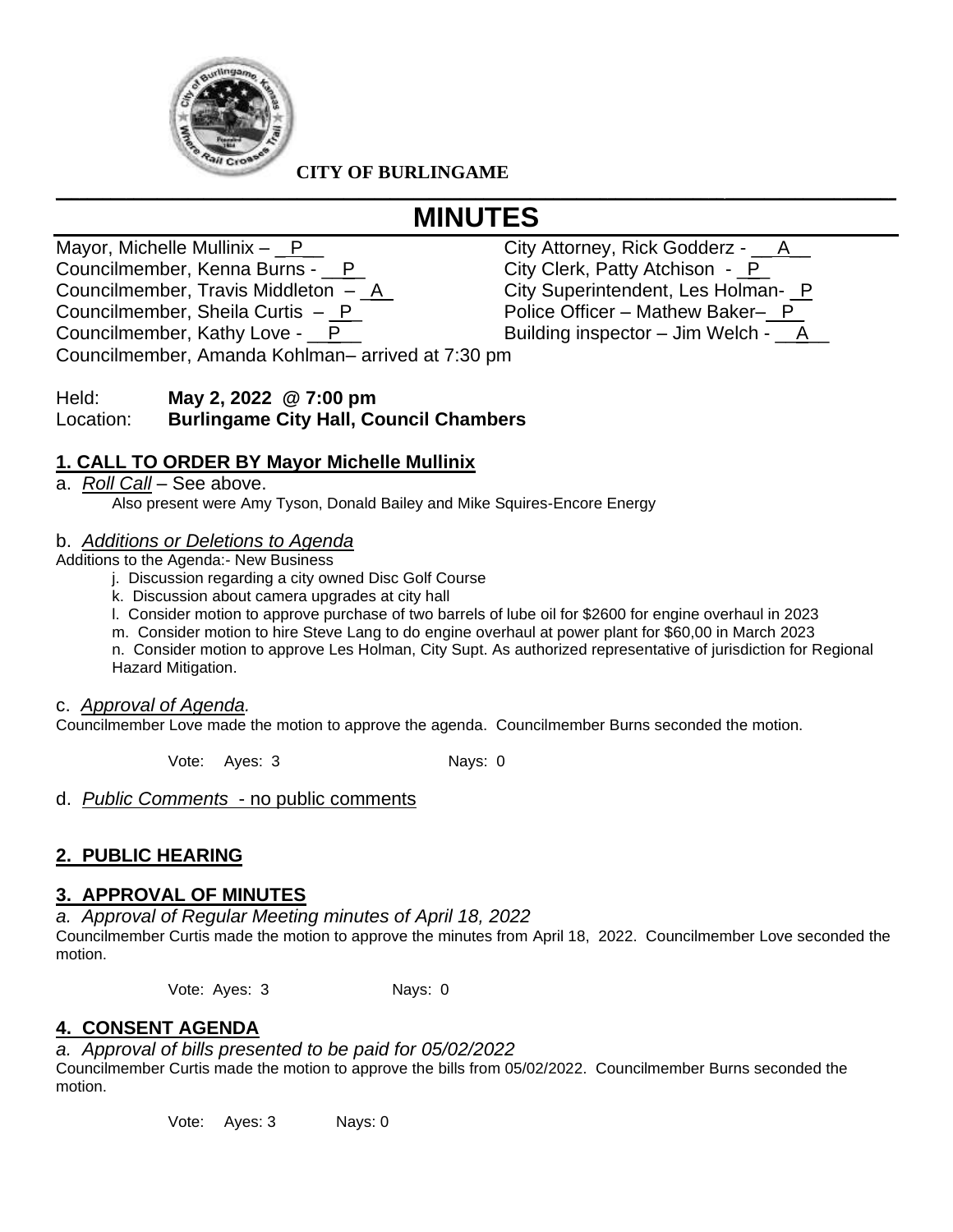# **5. CORRESPONDENCE TO COUNCIL**

- *a. Letter from Lumen regarding change in service*
- *b. Council paychecks*

## **6. Unfinished Business**

*a. Discussion with Mike Squires, ENCORE Energy on locking in rates* 

Councilmember Burns made the motion to sign the base agreement for three years after Attorney Godderz reviews and approves the contract. Councilmember Love seconded the motion.

Vote: Ayes: 3 Nays: 0

b. Discussion regarding Employee Handbook

Councilmember Burns made the motion to table this item until the 05/16/2022 meeting. Councilmember Curtis seconded the motion.

Vote: Ayes: 3 Nays: 0

Councilmember Kohlman arrived at 7:30 pm

c. Discussion regarding property tax evaluations – Mayor Mullinix discussed with the council her meeting with the representatives in the County in charge of the evaluations. The appraisals will have no impact on the city since the city is exempt. However, they are getting the county taxes aligned with the rest of the state. Raising or lowering the appraisals may have impact on taxes in the future.

### **7. New Business**

a. *Consider motion to close West end of Santa Fe Ave on May 31, 2022 from 10:00 am to 6:00 pm for Burlingame Library event* 

Councilmember Curtis made the motion to allow the West end of Santa Fe Ave to be closed on May 31, 2022 from 10:00 am to 6:00 pm with approval from KDOT. Councilmember Love seconded the motion.

Vote: Ayes 4 Nays 0

### b. *Consider motion to raise the starting salaries for the lifeguards to \$7.50 per hour and for them to receive up to \$150 bonus at end of season with Amy Tyson's recommendation. .*

Councilmember Love made the motion for the lifeguards starting salaries to be \$7.50 per hour and for them to receive up to \$150.00 bonus at end of the season with Manager Amy Tyson's recommendation. Councilmember Kohlman seconded the motion.

Vote: Ayes: 4 Nays 0

### *1. Consider motion to give returning lifeguards an additional 50 cents per hour*

Councilmember Burns made the motion to give returning lifeguards an additional 50 cents per hour wage increase. Councilmember Love seconded the motion.

Vote: Ayes: 4 Nays 0

### *2. Consider motion to hire Audrey Ross and Kaylyn Masters as Assistant Pool Managers at \$10.00 per hour.*

Councilmember Burns made the motion to hire Audrey Ross and Kaylyn Masters as Assistant Pool Managers at \$10 per hour. Councilmember Kohlman seconded the motion.

Vote: Ayes: 4 Nays 0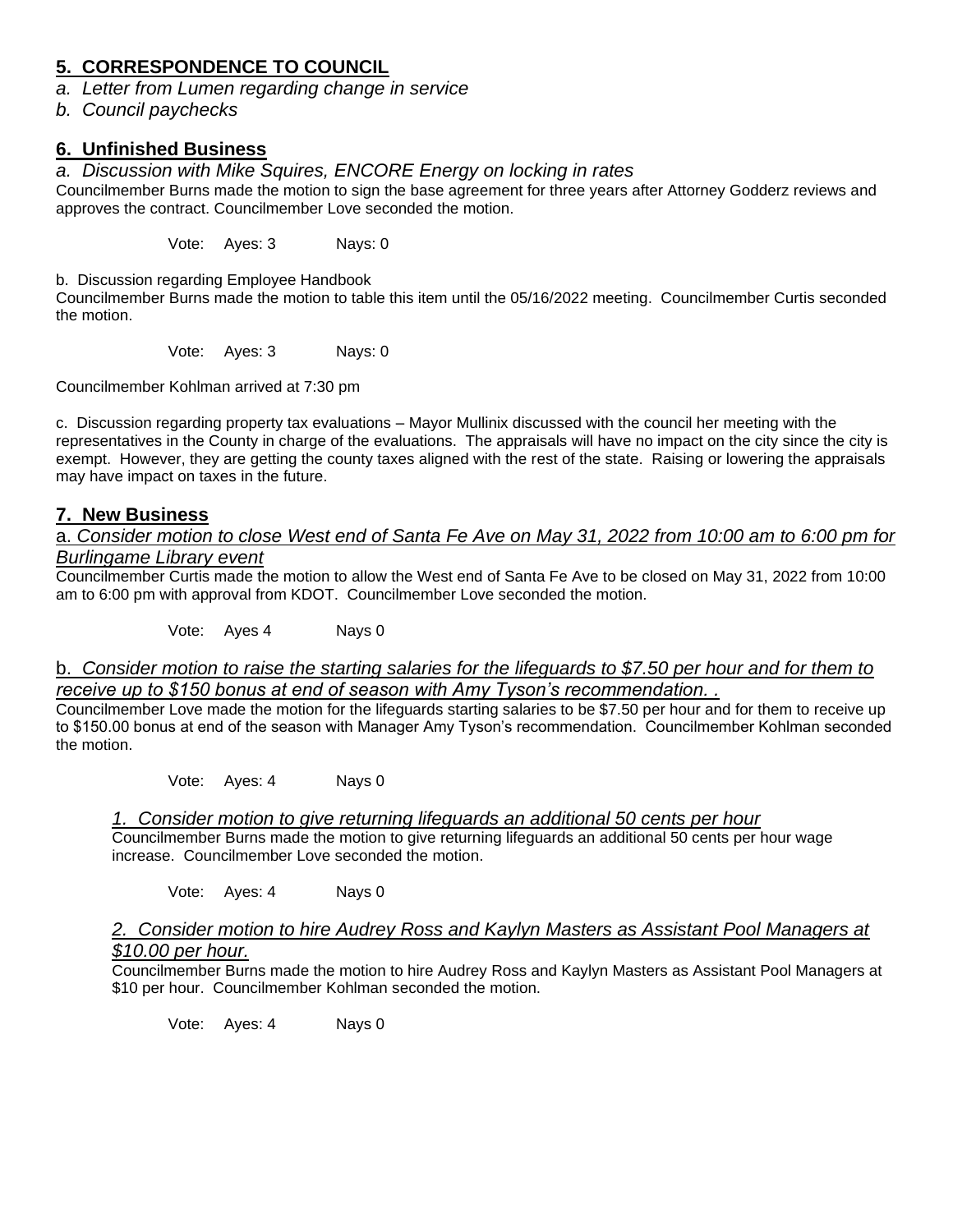*3. Consider motion to allow High School Class sponsors to have fundraising events at the pool in which they provide a fee to rent the pool, entertainment, food and etc, and do the cleanup. The class would charge the admission and keep the funds for the admission and* 

*food.* 

Councilmember Curtis made the motion to allow the fund raising opportunity as outlined for the High School Class Sponsors. Councilmember Love seconded the motion.

Vote: Ayes: 4 Nays 0

c. *Consider motion to hire Alicia Amborski as a certified water instructor for 2022 pool season* 

Councilmember Kohlman made the motion to hire Alicia Amborski as a certified water instructor at \$15 per hour. Councilmember Love seconded the motion.

Vote: Ayes 4 Nays 0

#### d. *Consider motion to approve 2022 Pool Schedule of Fees*

Councilmember Kohlman made the motion to approve the 2022 Pool Schedule of Fees as outlined by City Clerk Atchison. Councilmember Burns seconded the motion.

Vote: Ayes 4 Nays 0

e. *Discussion regarding City Mural – Councilmember Curtis* .

Gave an update on the recent grant application and the reason why it could not be completed was due to having no location for the mural.

f. *Discussion regarding Legal Service Agreement for USDA Grant for Police Radios and patrol vehicle. .* 

Councilmember Burns made the motion to table this item to the next meeting. Councilmember Curtis seconded the motion.

Vote: Ayes 4 Nays 0

g. *Consider motion to hire Leslie Davis Hammond as a seasonal mower for \$13.00 per hour.* Councilmember Burns made the motion to hire Leslie Davis Hammond as a seasonal mower for \$13.00 an hour conditional on drug test results. Councilmember Love seconded the motion.

Vote: Ayes 4 Nays 0

#### *h. Consider motion to approve alternate to KMGA Board of Directors and to approve Director 2 to KMEA Board of Directors*.

Councilmember Burns made the motion to approve Drake Whalen to the KMGA and Gerald Britschge to the KMEA. Councilmember Curtis seconded the motion.

Vote: Ayes 4 Nays 0

*i. Discussion regarding replacement of storm siren on Prospect Street with funds to come from the ARPA Grant.*

Councilmember Love made the motion to replace the storm siren on Prospect Street and for the funds to come from the ARPA Fund. Councilmember Burns seconded the motion.

Vote: Ayes 4 Nays 0

### *j. Discussion regarding a city owned Disc Golf Course*

Councilmember Love made the motion to pay Chad Nech \$400 to work up a design for the Disc Golf Course and for the money to come from the Public Relations line item in the General Fund. Councilmember Kohlman seconded the motion.

Vote: Ayes 4 Nays 0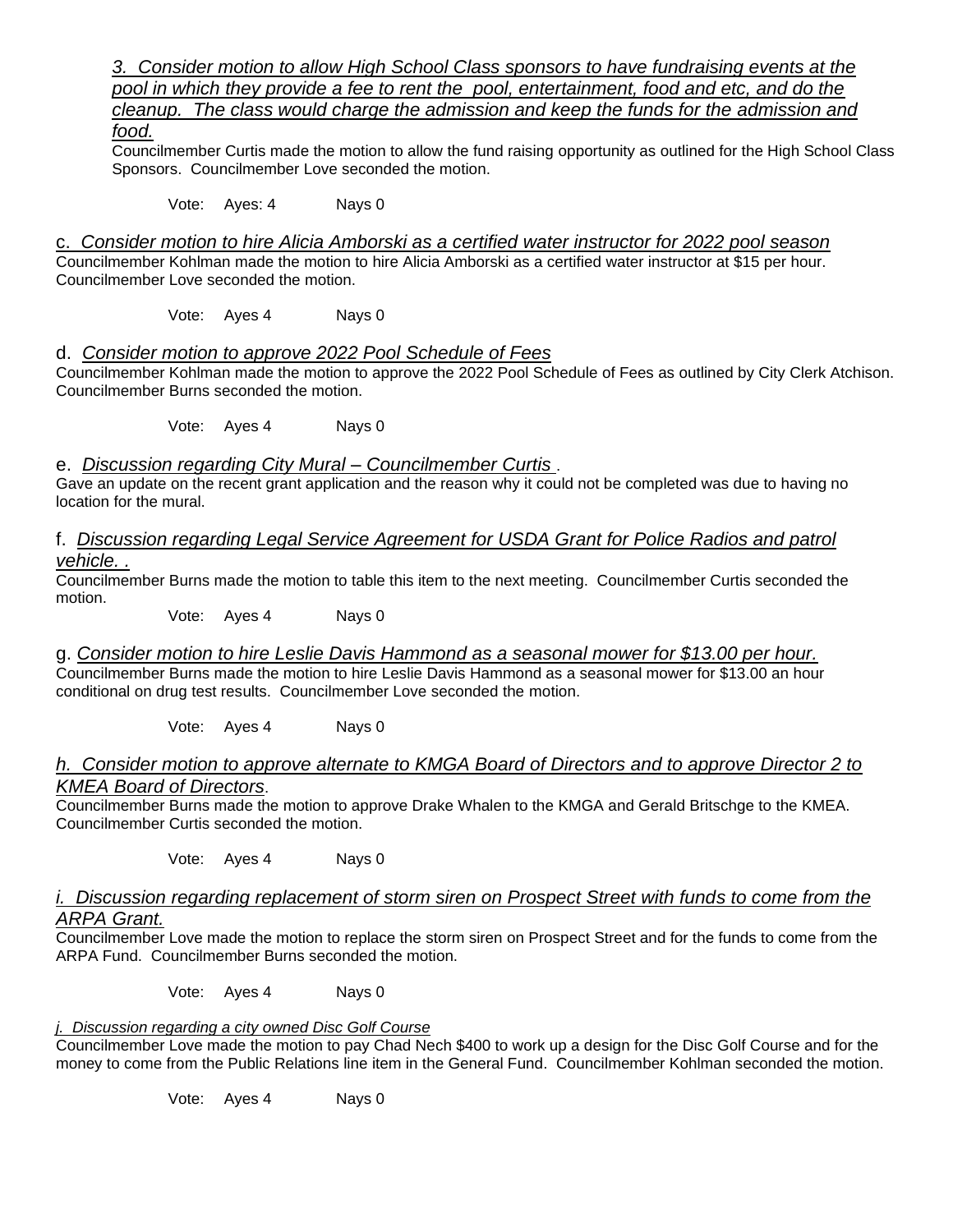### *k. Discussion about upgrading cameras at City Hall.*

Councilmember Burns made the motion to do the camera upgrade up to \$2100 to come out of the Equipment line item in the Police Department in the general fund. Councilmember Kohlman seconded the motion.

Vote: Ayes 4 Nays 0

### *l. Consider motion to approve purchase of two barrels of lube oil for \$2600 for engine overhaul in 2023.*

Councilmember Curtis made the motion to purchase the two barrels of lube oil for \$2600 for the engine overhaul at the power plan in 2023. Councilmember Love seconded the motion.

Vote: Ayes 4 Nays 0

#### *Consider motion to hire Steve Lang to do the Power Plant Engine Overhaul in March of 2023 for \$60,000.*

Councilmember Kohlman made the motion to hire Steve Lang for \$60,000 to do the engine overhaul in 2023. Councilmember Love seconded the motion.

Vote: Ayes 4 Nays 0

#### *n. Consider motion to approve Les Holman, City Superintendent as the Authorized Representative of Jurisdiction for Regional Hazard Mitigation.*

Councilmember Kohlman made the motion approve Les Holman as the Authorized Representative. Councilmember Burns seconded the motion.

Vote: Ayes 4 Nays 0

## **8. Executive Session**

### **9. Staff Reports**

- a. Officer Baker
	- Discussed Ford Explorer exhaust repairs
	- Discussed the purchase of a new patrol vehicle
	- Reviewed the status of the hiring process for a full time officer.
- b. City Superintendent Holman
	- Reviewed the cost for replacement of backhoe. Cost to be about \$19,000 for five years with a 3% fixed interest.
	- Reviewed the cost for purchase of a mini excavator. The cost will be \$14,000 per year with a 2.25% fixed interest. This purchase will be done towards the end of the year. Councilmember Love made the motion for City Superintendent Holman to start the process with Flint Hills Bank and Foley Equipment for the purchase of a Back Hoe. Councilmember Kohlman seconded the motion.

Vote: Ayes 4 Nays 0

- MFA should be sending a check for the claim.
- The City of Burlingame did not receive the C-Clip Grant with K-Dot. Discussed in person with them and was advised as long as we had the bricks in the driving lane, we will not be considered for the grant. May be eligible for the Cost Share Grant this fall.
- Fast Drive locates have been requested and completed. BG Consultants will be here on May 5, 2022 to develop the designs.
- c. City Clerk Atchison
	- Recapped the meeting Les and Patty had with the Grant Writer Brett Waggoner
	- County Human Resource Officer has reached out to City Clerk Atchison for some CIC Assistance.

## **10. Attorney Reports**